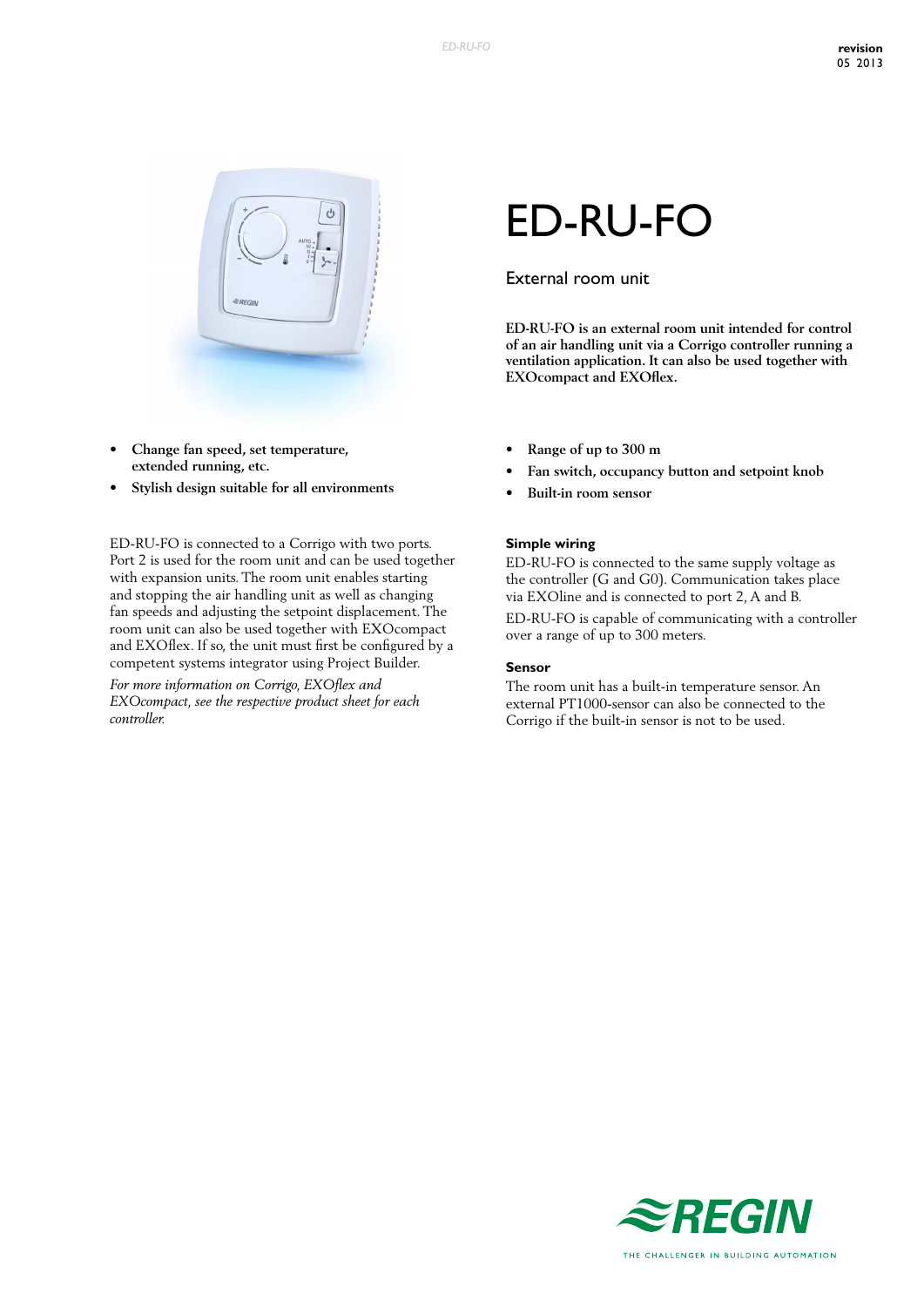## **Handling**

ED-RU-FO has a simple, intuitive design consisting of a setpoint knob, a fan switch and an On/Off button.



### **The setpoint knob**

The maximum permissable adjustment of the setpoint can be configured using the software E tool© (factory setting  $\pm$  3°C).

Depending on the control mode of the Corrigo, the setpoint knob will adjust the actual setpoint. In control mode constant supply air control, the supply air setpoint will be adjusted. In room cascade, the room setpoint will be adjusted. If the control mode is extract air cascade, the extract air setpoint will be adjusted.

## **On/Off button**

The On/Off button enables starting or stopping the air handling unit. Its default function is to switch the unit between the modes "Off" and "Auto".

#### **The fan switch**

The fan switch is used to set the fan speed. The fan switch will step through the fan levels as follows:

| 0           | Sets the unit to the "off" position |
|-------------|-------------------------------------|
| L           | Sets the unit to reduced speed      |
| II and III  | Sets the unit to normal speed       |
| <b>AUTO</b> | Sets the unit to auto mode          |

### **Simple configuration using E tool©**



E tool© is a PC-based program that makes it possible to configure and supervise the settings of a room unit via a comprehensive user interface.

E tool<br>© can be used to configure the following options for ED-RU-FO:

- Settable time for extended running
- Configurable setpoint adjustment (min./max.)
- View/apply setpoint adjustment

The options "Temperature to show in ED-RUD" and "Button On/Off function" are only valid for model ED-RU-D... room units (with display). For models without a display, the On/Off button is always assigned to the function "Extended running, On/Off".

E tool© can be downloaded free of charge from Regin's website www.regin.se.